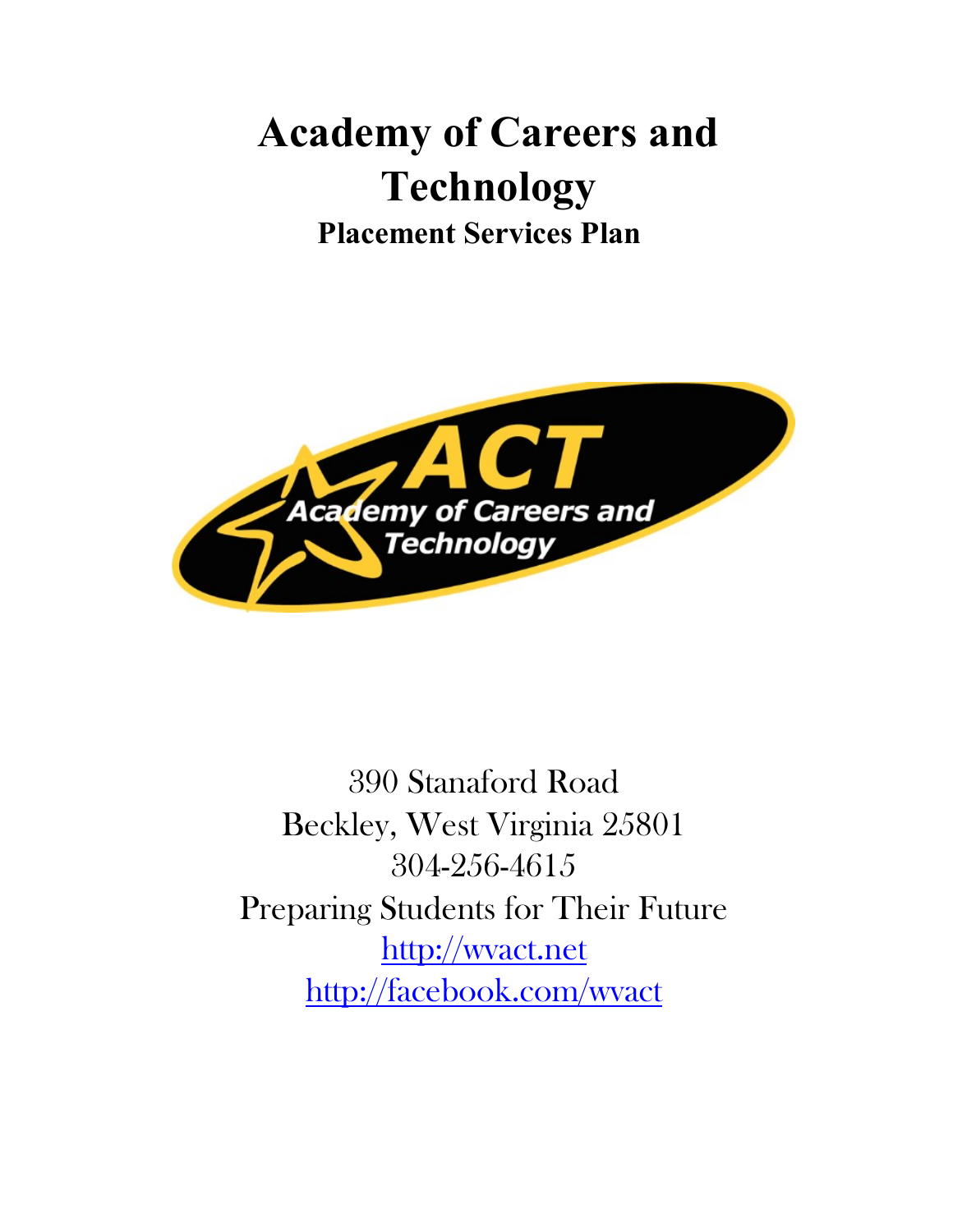## TABLE OF CONTENTS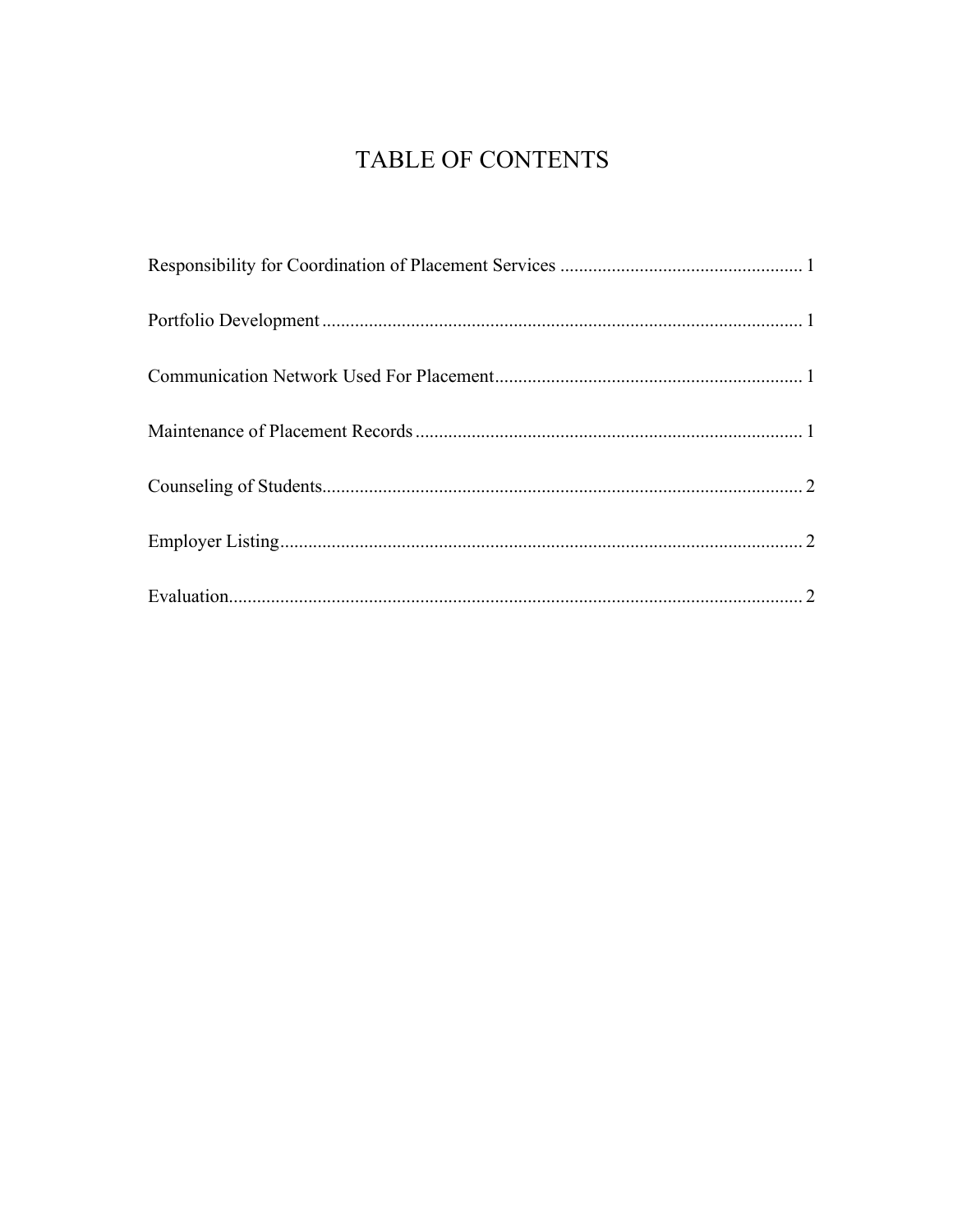### <span id="page-2-0"></span>**Responsibility for Coordination of Placement Services**

Placement services are coordinated using the following staff:

- Instructors
- Counselor
- Job Placement/Data Coordinator

### <span id="page-2-1"></span>**Portfolio Development**

The Job Placement/Data Coordinator coordinates yearly the development of a digital student portfolio that is required for many of our programs. This digital portfolio consists of a letter of introduction, resume, reference letters, credentials the student has earned while in their program, and samples of the student's work. We provide iPads and computers for the students to use for the development of their portfolio. Students maintain access to these digital portfolios even after completing their programs at our school. We have our local chamber of commerce coordinate members to come in and judge their portfolios. This allows the students to practice interviewing and get constructive feedback from local business owners.

### <span id="page-2-2"></span>**Communication Network Used For Placement**

Our web site has an info email account that is listed on our site and our school also has a Facebook account. The Job Placement/Data Coordinator manages both of these communication networks between students and prospective employers.

Emails to the info account from prospective employers are answered promptly as well as phone calls to the school from prospective employers looking to hire or come do job fairs at the school. This information is then distributed in the following ways depending on the preference of the prospective employer: with permission the information will be posted on our Facebook page stating the employer is interested in our recent graduates with contact info included OR information can be passed on to the instructor and they will call the prospective employer and refer students in this manner. Some prospective employers choose both methods to communicate with our students.

### <span id="page-2-3"></span>**Maintenance of Placement Records**

Placement records are collected yearly and used to complete reports we provide to the West Virginia State Department of Education. Data is collected by the instructors with assistance from the Job Placement/Data Coordinator and turned into the Job Placement/Data